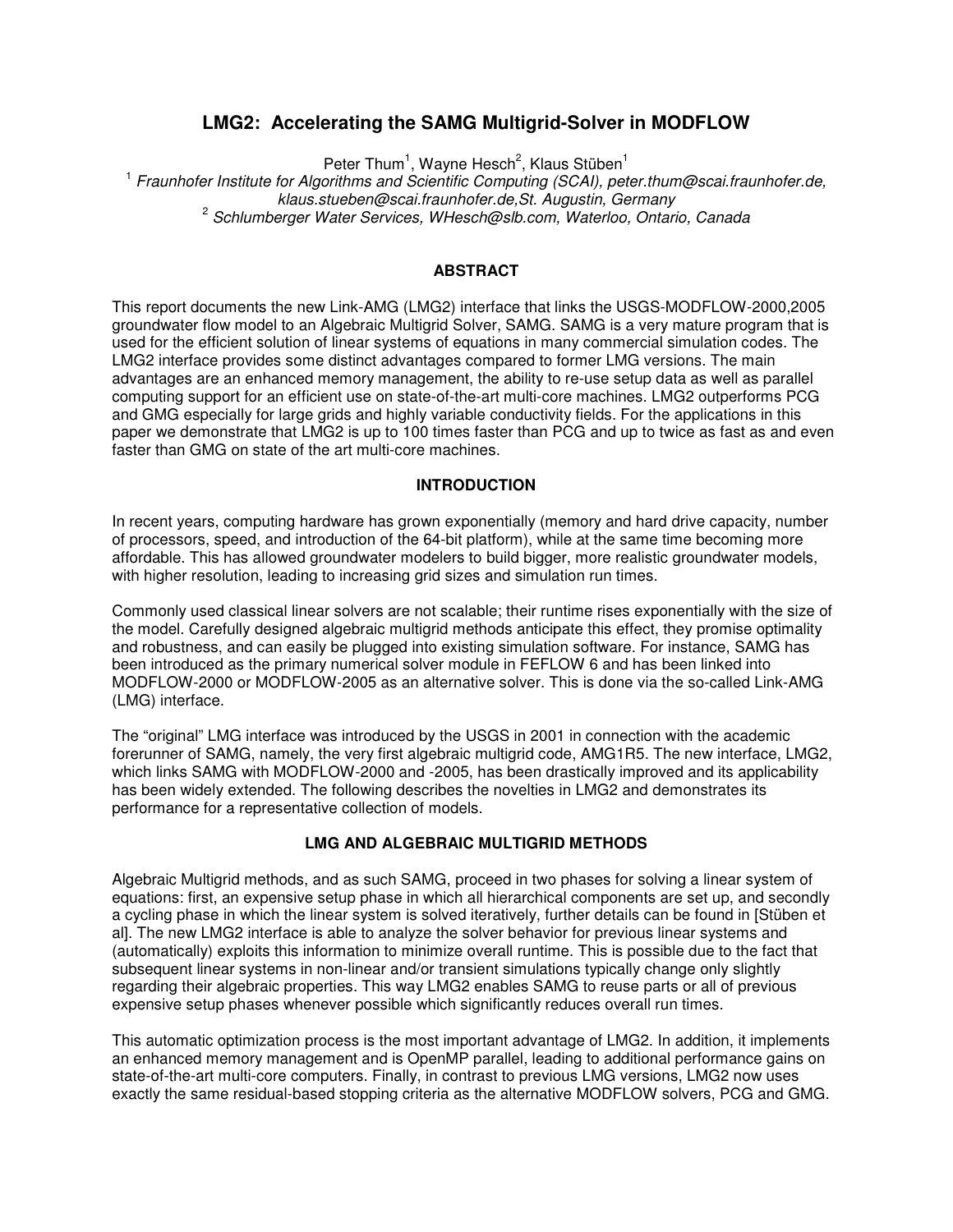In the past, differences in these stopping criteria made it difficult to compare different solvers realistically. Note that the damping strategies did not change.

# **NUMERICAL EXPERIMENTS**

Benchmark tests were performed for 18 different models, two of them were only suited for MODFLOW-2000. The models represent common groundwater models and cover all possible variations, i.e. small/big time steps, steady state, high/low anisotropies, big/small size, linear and nonlinear. The brief characterization of the models can be found in Table 1.

| <b>MODEL</b>   | <b>NLAY</b> | <b>NROW</b> | <b>NCOL</b> | # cells   | NPER <sup>1</sup> | Time steps (TS)                                     |
|----------------|-------------|-------------|-------------|-----------|-------------------|-----------------------------------------------------|
| A1             |             | 151         | 150         | 158,550   |                   | 3 30 TS in the first SP, 10 TS in the following SPs |
| A <sub>2</sub> | 7           | 151         | 150         | 158,550   | 3                 | 10 TS in each SP                                    |
| C <sub>1</sub> | 70          | 120         | 120         | 1,008,000 | $\overline{2}$    | First SP is SS. 50 TS in second SP                  |
| E1             | 13          | 94          | 101         | 123,422   | 18                | 10 TS in each SP                                    |
| H1             | 10          | 177         | 106         | 187,620   |                   | SS                                                  |
| $\vert$ 1      | 9           | 405         | 405         | 1,476,225 |                   | SS                                                  |
| L1             | 21          | 500         | 500         | 5,250,000 |                   | <b>SS</b>                                           |
| R1             | 7           | 1032        | 912         | 6,588,288 |                   | 1 TS in first SP, 10 TS in the following SPs        |
| S <sub>1</sub> |             | 151         | 150         | 158,550   |                   | SS                                                  |
| S <sub>2</sub> | 7           | 151         | 150         | 158,550   |                   | SS                                                  |
| T1             | 60          | 240         | 120         | 1,728,000 |                   | SS                                                  |
| T <sub>2</sub> |             | 1500        | 700         | 1,050,000 |                   | SS                                                  |
| T3             | 4           | 190         | 194         | 147,440   | 49                | First SP is SS. 1 TS in the following SPs           |
| T4             | 15          | 194         | 160         | 465,600   |                   | SS                                                  |
| T <sub>5</sub> | 3           | 163         | 153         | 74,817    |                   | SS                                                  |
| T <sub>6</sub> | 40          | 160         | 160         | 1,024.000 |                   | SS                                                  |
| T7             |             | 855         | 1952        | 1,668.960 |                   | SS                                                  |
| V <sub>1</sub> | 7           | 172         | 152         | 183,008   | 201               | 1 TS in first SP, 10 TS in the following SPs        |

**Table 1. Overview of the test models. NLAY: number of layers; NROW/NCOL: number of rows/columns; #cells: degrees of freedom of the linear system; NPER: number of stress periods; SP: stress period; SS: steady state.** 

# **Linear Solver**

SAMG is compared to the commonly used PCG and GMG solvers. PCG is an ILU-preconditioned CG solver which is well-suited for small models and/or very small time steps. GMG is favorable for large models and relatively large time steps. The OpenMP parallel version of PCG, described in [Dong and Li], is also evaluated, allowing for a comparison between the parallel performance of SAMG and PCG.

# **Comparison of LMG1 and LMG2**

The main features of LMG2 have been described before. In particular, the smart and automatic reuse of setup data typically reduces CPU time significantly. This can clearly be seen by comparing LMG2 with its forerunner LMG1 which did not feature the reuse of setup data. The runtime for many models between LMG1 and LMG2 has improved significantly. Additionally, LMG2 makes use of an improved AMG strategy which uses less memory than previously.

Figure 1 shows results from LMG2, LMG1, and GMG, using the models documented in [Wilson and Naff]. Note that the CPU time is normalized, i.e. LMG2's CPU time is set to 100% highlighted by the blue line. The results were obtained with MODFLOW-2000. With the reuse of setup, LMG2 is able to outperform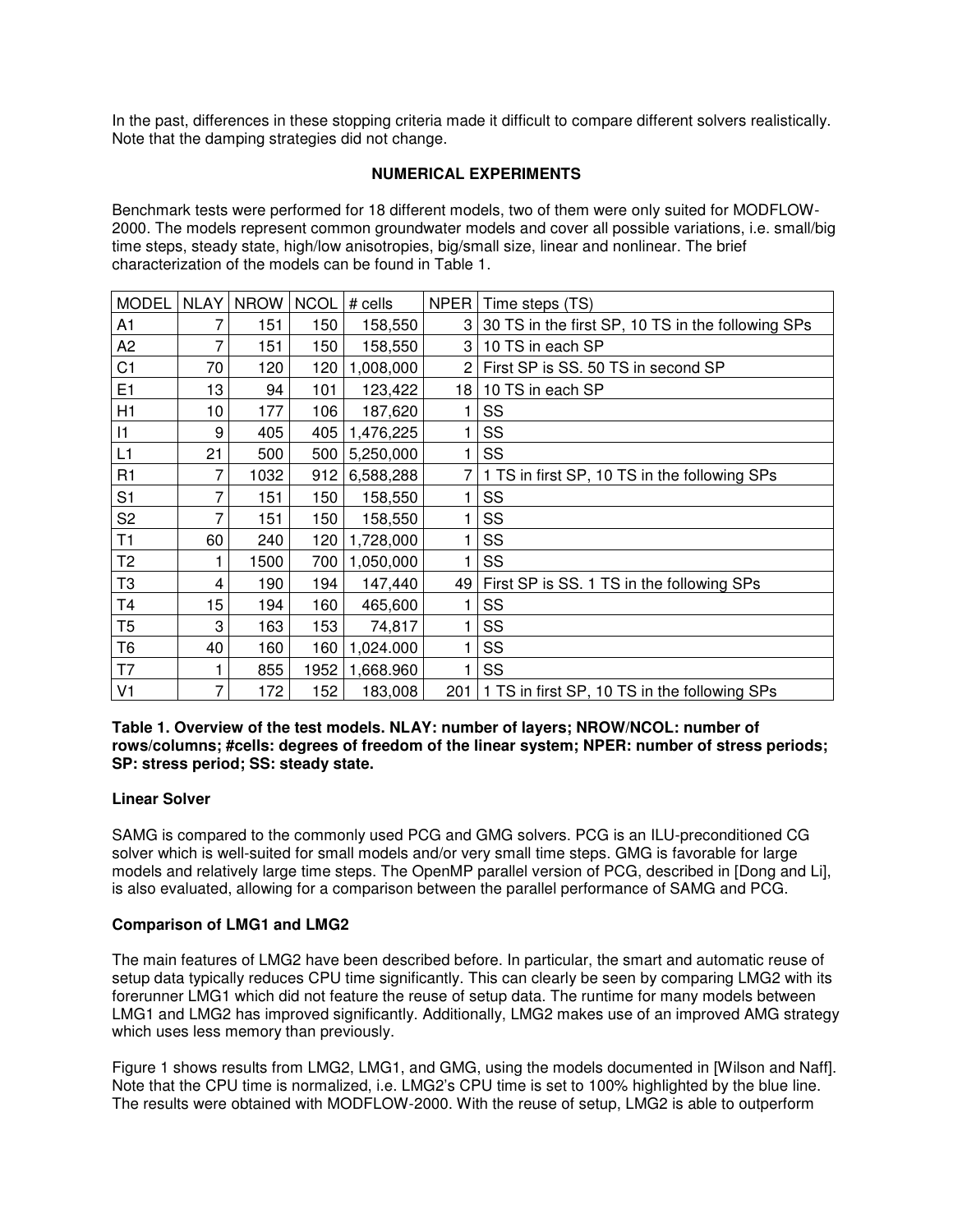GMG's CPU time for all considered models, with the exception of T5 and T6. Model T6 is a linear steady-



**Figure 1. Comparison of CPU times between GMG, LMG1, and LMG2. LMG2's CPU time is set to 100 percent.** 

state model, hence only one linear system has to be solved, and, consequently, LMG2 is not able to save setup time. However, due to LMG2's improved memory management, CPUtime is reduced substantially compared to LMG1. On the other hand, model T5 is small, causing the setup time to be overproportionally large relative to the actual solution time. Although LMG2 performs only one setup for this model, the cost for this setup is so high that GMG outperforms in this special situation.

#### **Comparison of LMG2 to GMG and PCG**

In this section, tests are run using MODFLOW-2005. Hence, T4 and T5 are skipped since they use packages (SEN and OBS) which are no longer available within MODFLOW 2005.



### **Figure 2: CPU time comparison of LMG2, GMG, and PCG. LMG2's CPU time is set to 100 percent.**

Figure 2 shows that LMG2 is faster than PCG for all models, with the exception V1. This model makes use of relatively small time steps which usually is very beneficial for PCG. Note that the model E1 did not converge with PCG.

The CPU times of all solvers for C1 are very similar. C1 also uses small time steps. Hence, PCG should be far better than the other two solvers. However, the model also has a very small head and residual closure criteria (i.e. HCLOSE=1e-5, RCLOSE=1e-8). The strong closure criteria lead to overproportionally more iterations of the PCG solver than of the other two solvers. Hence, the CPU time of all solvers is very similar. These results are in line with trends noticed in [Hill and Mehl].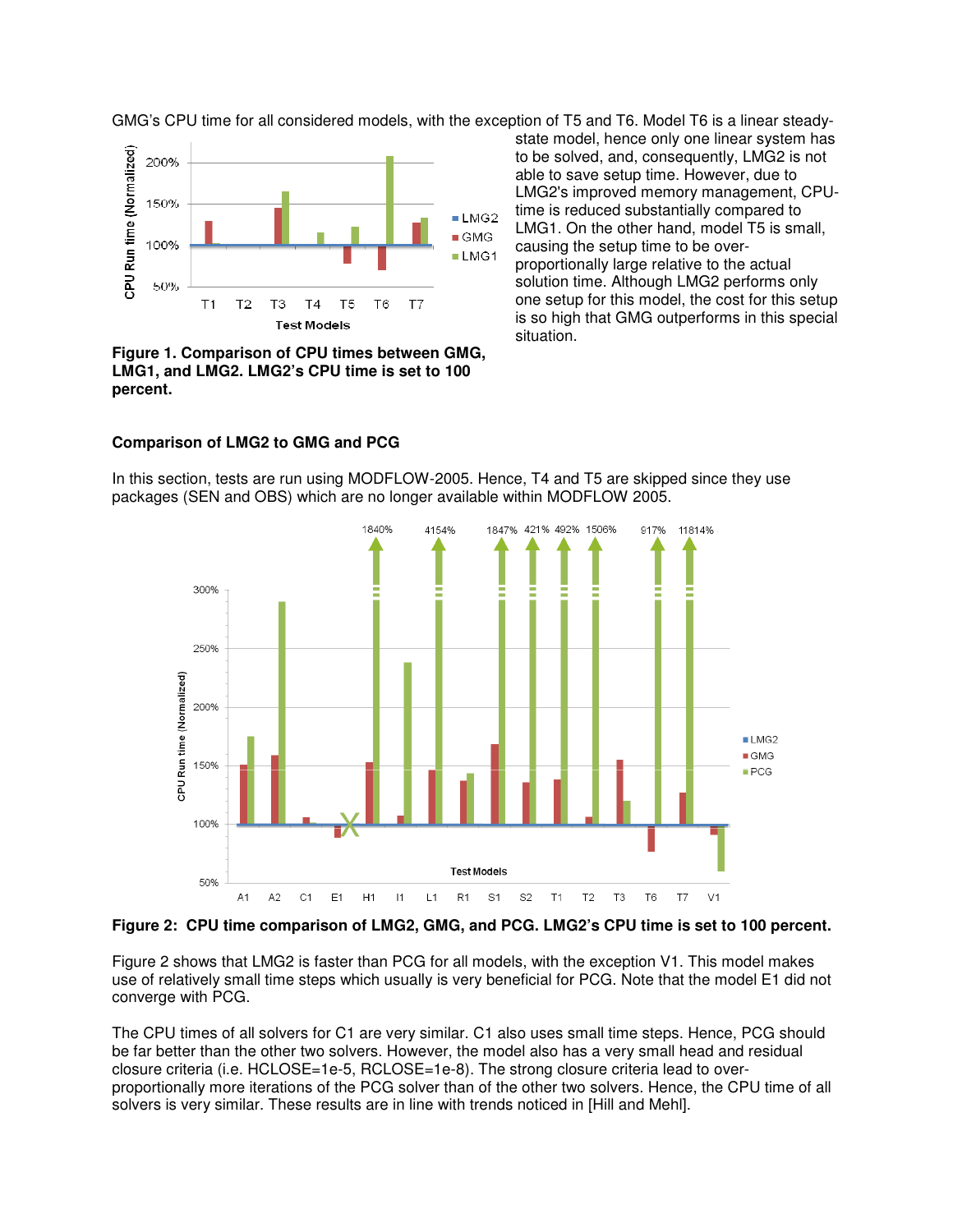When comparing GMG and LMG2, GMG is better for only three cases: T6, E1, and V1. Model T6 is linear and steady state. Hence, the setup time is relatively high compared to the overall solution time of the linear systems. Models E1 and V1 make use of relatively small time steps, which seem to be also beneficial for GMG's convergence. When the models feature high conductivity differences and/or anisotropies, GMG necessarily looses efficiency. This is in contrast to LMG2, which adaptively tunes its components to such situations. This is clearly visible in the results: While model V1 has no big variance in the hydrologic conductivities, models T1, T7, S1, S2, H1, A1, and A2 feature strong anisotropies. Hence, for the latter models, SAMG's performance is extremely good.

Generally, we would expect an enormous save CPU time for LMG2 compared to the other solvers for very big models. The reason for the low speed-up of 1.4 for model R1 is the small time step size used, which counteracts the model size.

The memory usage of SAMG compared to GMG is significantly higher because all transfer operators, such as restriction and interpolation, have to be stored. However, with modern machines operating on several gigabytes of memory, the difference in memory consumption is a minor tradeoff given the significant improvement in runtime, especially for models with large grids.

# **Parallel Performance**

In this section, we first analyze the parallel performance of LMG and PCG. When investigating parallel performance one often uses the notion parallel speed-up. Parallel speed-up on p threads is defined as the ratio of the execution times needed on one thread and on p threads. The higher the parallel speedup of a program, the better its parallel performance.



## **Figure 3. Parallel Speedup for the models C1 and R1 of LMG2 and PCG. The ideal (OPT) parallel speed-up (green) is also drawn.**

For demonstration, the test problems C1 and R1 were run up to 8 cores on an Intel Nehalem (2x4 cores, 24 GB Memory) computer. Figure 3 shows the corresponding parallel speed-up for the parallel MODFLOW solvers LMG2 and PCG. Additionally, a line for the ideal speedup is drawn. Generally, the memory bandwidth provides a limitation in the achievable speedups. Hence, even if more threads are used, no significant further improvements in runtime are to be expected. For both PCG and LMG2, the ideal performance is not reached. The reason for this is inherent to the respective algorithms: PCG as well as LMG2 are not parallelizable to a full extent. Generally, the parallel performance of LMG2 seems better than that of PCG, which is seen in Figure 3. Note that the parallel speed-up strongly depends on the compiler and hardware used. The parallel speed-up of PCG seems to be bounded for the Intel Fortran Compiler and the Nehalem machine used.

Figure 4 shows a runtime comparison of GMG, PCG and LMG2 on 2 threads. The results demonstrate that LMG2 outperforms both GMG and PCG for all models but V1. Here again PCG is better for the reasons already mentioned in the previous section. Note the more cores are used the better is LMG2's performance compared to GMG and PCG, due to its significantly better scalability.